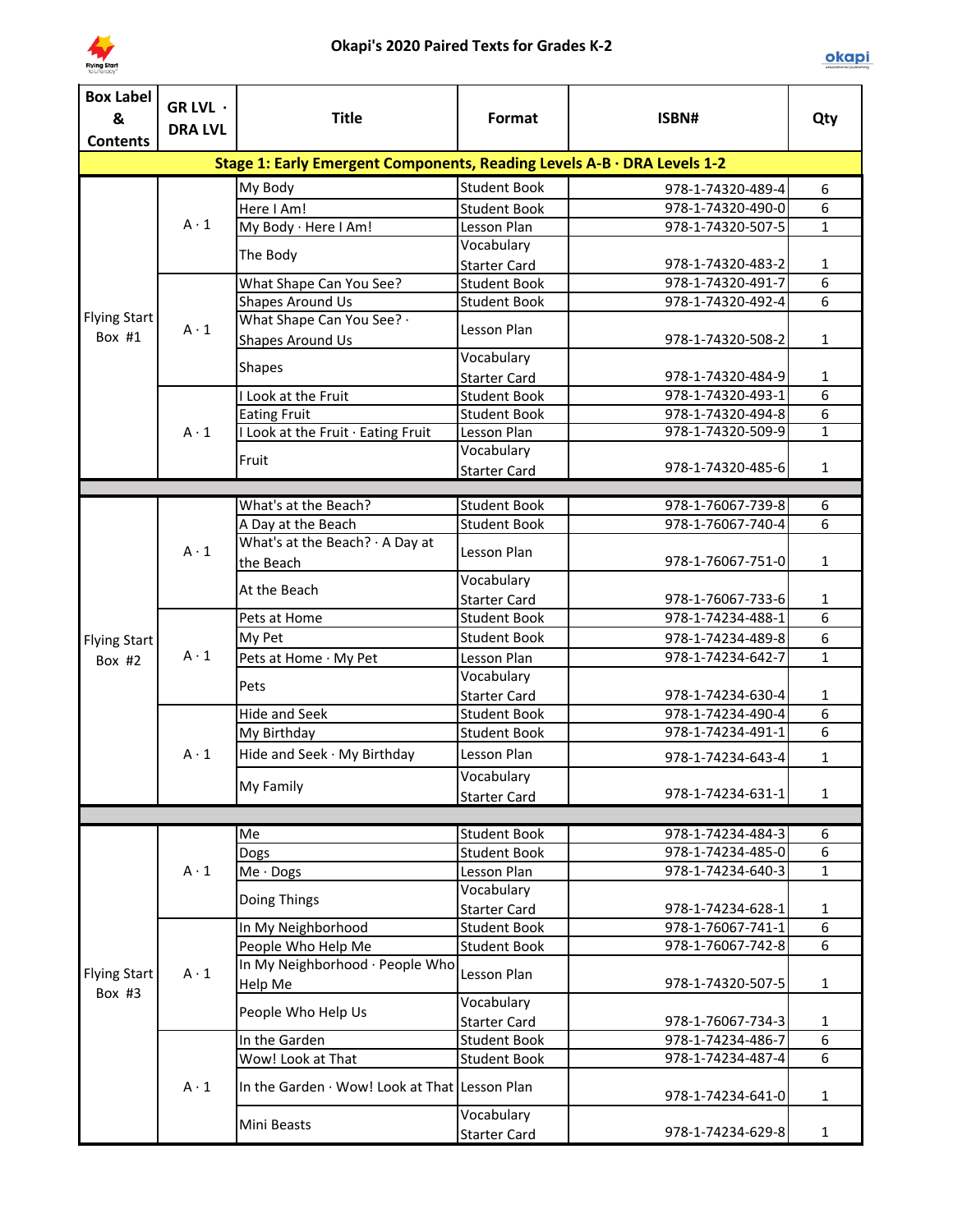

|                     |             | My Toys                          | <b>Student Book</b> | 978-1-74234-492-8 | 6              |
|---------------------|-------------|----------------------------------|---------------------|-------------------|----------------|
|                     |             | <b>Getting Around</b>            | <b>Student Book</b> | 978-1-74234-493-5 | $\overline{6}$ |
|                     | $A \cdot 1$ | My Toys · Getting Around         | Lesson Plan         | 978-1-74234-644-1 | $\mathbf{1}$   |
|                     |             | <b>Movers</b>                    | Vocabulary          |                   |                |
|                     |             |                                  | <b>Starter Card</b> | 978-1-74234-632-8 | $\mathbf{1}$   |
|                     |             | Where are the Animals?           | <b>Student Book</b> | 978-1-74234-494-2 | $\overline{6}$ |
|                     |             | Animals at the Zoo               | <b>Student Book</b> | 978-1-74234-497-3 | 6              |
| <b>Flying Start</b> | $A \cdot 1$ | Where are the Animals? · Animals | Lesson Plan         |                   |                |
| Box #4              |             | at the Zoo                       |                     | 978-1-74234-645-8 | $\mathbf{1}$   |
|                     |             | Zoo Animals                      | Vocabulary          |                   |                |
|                     |             |                                  | <b>Starter Card</b> | 978-1-74234-633-5 | $\mathbf{1}$   |
|                     |             | <b>Animal Babies</b>             | <b>Student Book</b> | 978-1-76067-743-5 | 6              |
|                     |             | What Can You See?                | <b>Student Book</b> | 978-1-76067-744-2 | 6              |
|                     | $A \cdot 1$ | Animal Babies · What Can You     | Lesson Plan         |                   |                |
|                     |             | See?                             |                     | 978-1-76067-753-4 | $\mathbf{1}$   |
|                     |             | <b>Baby Animals</b>              | Vocabulary          |                   |                |
|                     |             |                                  | <b>Starter Card</b> | 978-1-76067-735-0 | $\mathbf{1}$   |
|                     |             |                                  |                     |                   |                |
|                     |             | On My Bike                       | <b>Student Book</b> | 978-1-74320-495-5 | 6              |
|                     |             | Can You Go Here?                 | <b>Student Book</b> | 978-1-74320-496-2 | 6              |
|                     | $B \cdot 2$ | On My Bike · Can You Go Here?    | Lesson Plan         | 978-1-74320-594-5 | $\mathbf{1}$   |
|                     |             | Position                         | Vocabulary          |                   |                |
|                     |             |                                  | <b>Starter Card</b> | 978-1-74320-486-3 | $\mathbf{1}$   |
|                     |             | At Grandpa's House               | <b>Student Book</b> | 978-1-74320-497-9 | 6              |
|                     |             | Cakes for Sale                   | <b>Student Book</b> | 978-1-74320-498-6 | 6              |
| <b>Flying Start</b> | $B \cdot 2$ | At Grandpa's House · Cakes for   | Lesson Plan         |                   |                |
| Box #5              |             | Sale                             |                     | 978-1-74320-595-2 | $\mathbf{1}$   |
|                     |             | At School                        | Vocabulary          |                   |                |
|                     |             |                                  | <b>Starter Card</b> | 978-1-74320-487-0 | $\mathbf 1$    |
|                     |             | The Dress-Up Box                 | <b>Student Book</b> | 978-1-74320-499-3 | $\overline{6}$ |
|                     |             | <b>Going Shopping</b>            | <b>Student Book</b> | 978-1-74320-500-6 | 6              |
|                     | $B \cdot 2$ | The Dress-Up Box · Going         | Lesson Plan         |                   |                |
|                     |             | Shopping                         |                     | 978-1-74320-596-9 | $\mathbf{1}$   |
|                     |             | Clothes                          | Vocabulary          |                   |                |
|                     |             |                                  | <b>Starter Card</b> | 978-1-74320-488-7 | $\mathbf{1}$   |
|                     |             |                                  |                     |                   |                |
|                     |             | What's the Weather Today?        | <b>Student Book</b> | 978-1-76067-745-9 | $\overline{6}$ |
|                     |             | I Like the Weather               | <b>Student Book</b> | 978-1-76067-746-6 | 6              |
|                     | $B \cdot 2$ | What's the Weather Today? · I    | Lesson Plan         |                   |                |
|                     |             | Like the Weather                 |                     | 978-1-76067-754-1 | $\mathbf{1}$   |
|                     |             | The Weather                      | Vocabulary          |                   |                |
|                     |             |                                  | <b>Starter Card</b> | 978-1-76067-736-7 | 1              |
|                     |             | Looking at You                   | <b>Student Book</b> | 978-1-74234-496-6 | 6              |
|                     |             | Animals on the Farm              | <b>Student Book</b> | 978-1-74234-497-3 | 6              |
| <b>Flying Start</b> | $B \cdot 2$ | Looking at You · Animals on the  | Lesson Plan         |                   |                |
| Box #6              |             | Farm                             |                     | 978-1-74234-646-5 | 1              |
|                     |             | <b>Farm Animals</b>              | Vocabulary          |                   |                |
|                     |             |                                  | <b>Starter Card</b> | 978-1-74234-634-2 | 1              |
|                     |             | Look at Me Play                  | <b>Student Book</b> | 978-1-74234-502-4 | $\overline{6}$ |
|                     |             | The Playground                   | <b>Student Book</b> | 978-1-74234-503-1 | 6              |
|                     | $B \cdot 2$ | Look at Me Play · The Playground | Lesson Plan         | 978-1-74234-649-6 | 1              |
|                     |             | Playground                       | Vocabulary          |                   |                |
|                     |             |                                  | <b>Starter Card</b> | 978-1-74234-637-3 | $\mathbf{1}$   |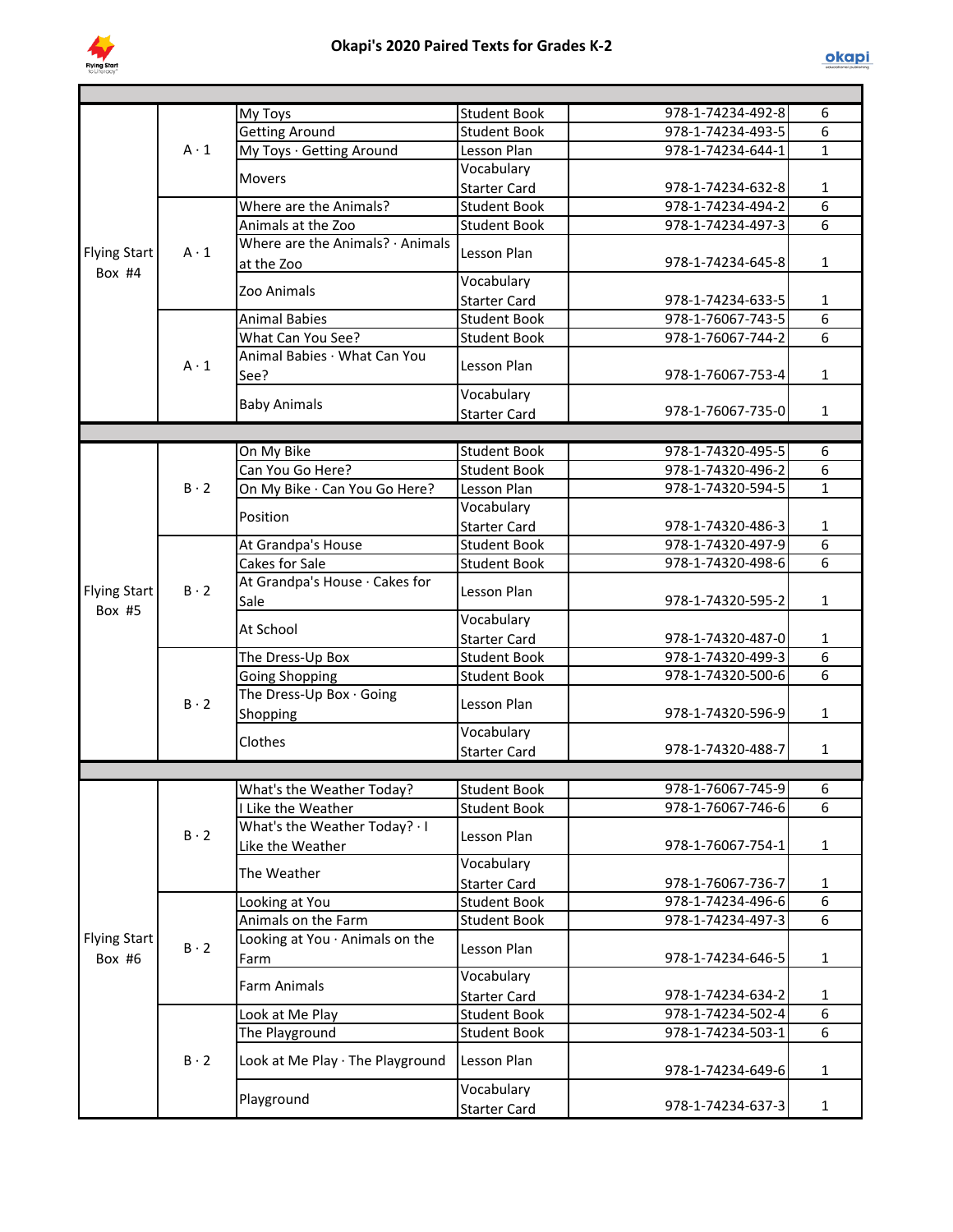

|                                          |                                  | At the Store                                                      | <b>Student Book</b> | 978-1-74234-500-0 | 6            |
|------------------------------------------|----------------------------------|-------------------------------------------------------------------|---------------------|-------------------|--------------|
|                                          |                                  | Things I Like                                                     | <b>Student Book</b> | 978-1-74234-501-7 | 6            |
|                                          | $B \cdot 2$                      | At the Store · Things I Like                                      | Lesson Plan         | 978-1-74234-648-9 | $\mathbf{1}$ |
|                                          |                                  |                                                                   | Vocabulary          |                   |              |
|                                          |                                  | Shopping                                                          | <b>Starter Card</b> | 978-1-74234-636-6 | $\mathbf{1}$ |
|                                          |                                  | A Day at the Zoo                                                  | <b>Student Book</b> | 978-1-76067-747-3 | 6            |
|                                          |                                  | Look at My Dog                                                    | <b>Student Book</b> | 978-1-76067-748-0 | 6            |
| <b>Flying Start</b><br>Box #7            | $B \cdot 2$                      | A Day at the Zoo · Look at My Dog                                 | Lesson Plan         | 978-1-76067-755-8 | $\mathbf{1}$ |
|                                          |                                  |                                                                   | Vocabulary          |                   |              |
|                                          |                                  | Feelings                                                          | <b>Starter Card</b> | 978-1-76067-737-4 | $\mathbf{1}$ |
|                                          |                                  | Come and Look!                                                    | <b>Student Book</b> | 978-1-74234-506-2 | 6            |
|                                          |                                  | Fish                                                              | <b>Student Book</b> | 978-1-74234-507-9 | 6            |
|                                          | $B \cdot 2$                      | Come and Look! · Fish                                             | Lesson Plan         | 978-1-74234-651-9 | $\mathbf{1}$ |
|                                          |                                  |                                                                   | Vocabulary          |                   |              |
|                                          |                                  | Colors                                                            | <b>Starter Card</b> | 978-1-74234-639-7 | $\mathbf{1}$ |
|                                          |                                  |                                                                   |                     |                   |              |
|                                          |                                  | My Family and Me                                                  | <b>Student Book</b> | 978-1-74234-504-8 | 6            |
|                                          |                                  | Can You Do This?                                                  | <b>Student Book</b> | 978-1-74234-505-5 | 6            |
|                                          | $B \cdot 2$                      | My Family and Me · Can You Do<br>This?                            | Lesson Plan         | 978-1-74234-650-2 | $\mathbf{1}$ |
|                                          |                                  |                                                                   | Vocabulary          |                   |              |
|                                          |                                  | I Like To                                                         | <b>Starter Card</b> | 978-1-74234-638-0 | $\mathbf{1}$ |
|                                          |                                  | What Did You Do?                                                  | <b>Student Book</b> | 978-1-74234-498-0 | 6            |
|                                          | $B \cdot 2$                      | <b>Going Places</b>                                               | <b>Student Book</b> | 978-1-74234-499-7 | 6            |
| <b>Flying Start</b><br>Box #8            |                                  | What Did You Do? · Going Places                                   | Lesson Plan         | 978-1-74234-647-2 | $\mathbf{1}$ |
|                                          |                                  | Places I Go                                                       | Vocabulary          |                   |              |
|                                          |                                  |                                                                   | <b>Starter Card</b> | 978-1-74234-635-9 | $\mathbf{1}$ |
|                                          |                                  | <b>Making Soup</b>                                                | <b>Student Book</b> | 978-1-76067-749-7 | 6            |
|                                          |                                  | The Vegetable Garden                                              | <b>Student Book</b> | 978-1-76067-750-3 | 6            |
|                                          | $B \cdot 2$                      | Making Soup · The Vegetable<br>Garden                             | Lesson Plan         | 978-1-76067-756-5 | $\mathbf{1}$ |
|                                          |                                  |                                                                   | Vocabulary          |                   |              |
|                                          |                                  | Vegetables                                                        | <b>Starter Card</b> | 978-1-76067-738-1 | $\mathbf{1}$ |
| <b>Box Label</b><br>&<br><b>Contents</b> | GR LVL $\cdot$<br><b>DRA LVL</b> | <b>Title</b>                                                      | Format              | ISBN#             | Qty          |
|                                          |                                  | Stage 2: Emergent Components, Reading Levels C-D · DRA Levels 3-6 |                     |                   |              |
|                                          |                                  | My Horse                                                          | Student Book        | 978-1-74320-510-5 | 6            |
|                                          | $C \cdot 3$                      | The Car Race                                                      | <b>Student Book</b> | 978-1-74320-511-2 | 6            |
|                                          |                                  | My Horse · The Car Race                                           | Lesson Plan         | 978-1-74320-534-1 | $\mathbf{1}$ |
|                                          |                                  | The Fruit Store                                                   | <b>Student Book</b> | 978-1-74320-512-9 | 6            |
| <b>Flying Start</b>                      | $C \cdot 3$                      | <b>Bananas are Best</b>                                           | <b>Student Book</b> | 978-1-74320-513-6 | 6            |
| Box #9                                   |                                  | The Fruit Store $\cdot$ Bananas are Best Lesson Plan              |                     | 978-1-74320-535-8 | 1            |
|                                          |                                  | Winners                                                           | <b>Student Book</b> | 978-1-74234-508-6 | 6            |
|                                          | $C \cdot 3$                      | Rabbit and Fox                                                    | <b>Student Book</b> | 978-1-74234-509-3 | 6            |
|                                          |                                  | Winners · Rabbit & Fox                                            | Lesson Plan         | 978-1-74234-652-6 | $\mathbf{1}$ |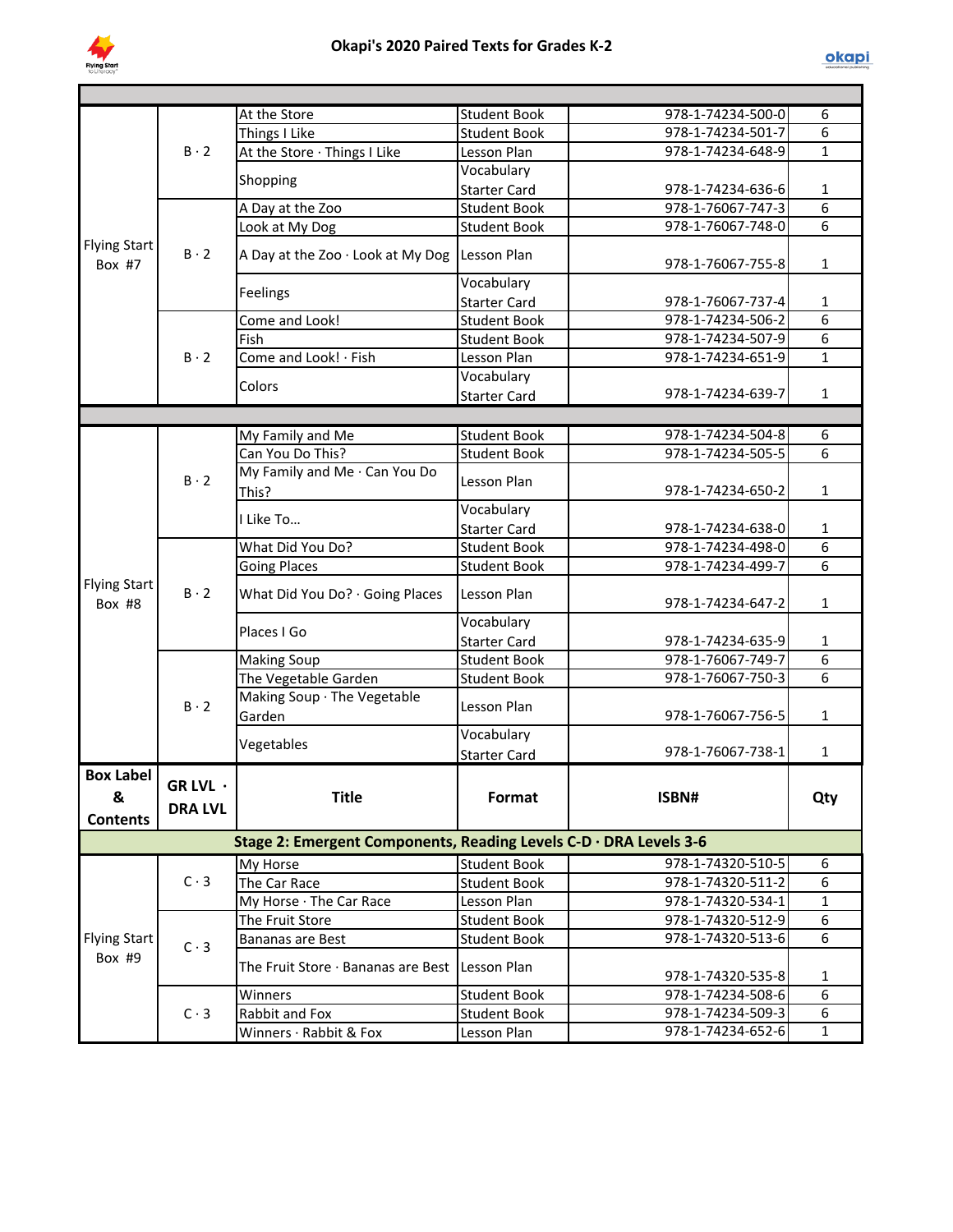

|                     |             | In the Forest                     | <b>Student Book</b> | 978-1-74234-510-9 | 6              |
|---------------------|-------------|-----------------------------------|---------------------|-------------------|----------------|
|                     | $C \cdot 3$ | <b>Finding Food</b>               | <b>Student Book</b> | 978-1-74234-511-6 | 6              |
| <b>Flying Start</b> |             | In the Forest · Finding Food      | Lesson Plan         | 978-1-74234-653-3 | $\mathbf{1}$   |
| Box #10             |             | <b>Big Brothers</b>               | <b>Student Book</b> | 978-1-74234-512-3 | 6              |
|                     | $C \cdot 3$ | <b>Cat and Mouse</b>              | <b>Student Book</b> | 978-1-74234-513-0 | 6              |
|                     |             | Big Brothers · Cat & Mouse        | Lesson Plan         | 978-1-74234-654-0 | $\mathbf{1}$   |
|                     |             |                                   |                     |                   |                |
|                     |             | Looking For Animals               | <b>Student Book</b> | 978-1-74320-514-3 | 6              |
|                     | $C \cdot 4$ | Where is Frog?                    | <b>Student Book</b> | 978-1-74320-515-0 | 6              |
|                     |             | Looking For Animals · Where is    |                     |                   |                |
|                     |             | Frog?                             | Lesson Plan         | 978-1-74320-536-5 | $\mathbf{1}$   |
|                     |             | <b>Amazing Animal Parts</b>       | <b>Student Book</b> | 978-1-74320-516-7 | 6              |
| <b>Flying Start</b> |             | Turtle is Stuck                   | <b>Student Book</b> | 978-1-74320-517-4 | 6              |
| Box #11             | $C \cdot 4$ | Amazing Animal Parts · Turtle is  |                     |                   |                |
|                     |             | Stuck                             | Lesson Plan         | 978-1-74320-537-2 | $\mathbf{1}$   |
|                     |             | The Big Box                       | <b>Student Book</b> | 978-1-74234-514-7 | 6              |
|                     | $C \cdot 4$ | Pirate Sam                        | <b>Student Book</b> | 978-1-74234-515-4 | 6              |
|                     |             |                                   |                     |                   | $\mathbf{1}$   |
|                     |             | The Big Box · Pirate Sam          | Lesson Plan         | 978-1-74234-655-7 |                |
|                     |             |                                   |                     |                   |                |
|                     |             | The Fog Came In                   | <b>Student Book</b> | 978-1-74234-516-1 | 6              |
|                     | $C \cdot 4$ | Lost in the Fog                   | <b>Student Book</b> | 978-1-74234-517-8 | 6              |
| <b>Flying Start</b> |             | The Fog Came In . Lost in the Fog | Lesson Plan         | 978-1-74234-656-4 | $\mathbf{1}$   |
| Box #12             |             | At Grandpa's Farm                 | <b>Student Book</b> | 978-1-74234-518-5 | 6              |
|                     | $C \cdot 4$ | A New Farm for Cow                | <b>Student Book</b> | 978-1-74234-519-2 | 6              |
|                     |             | At Grandpa's Farm · A New Farm    |                     |                   |                |
|                     |             | for Cow                           | Lesson Plan         | 978-1-74234-657-1 | $\mathbf{1}$   |
|                     |             |                                   |                     |                   |                |
|                     |             | Look at My Clothes                | <b>Student Book</b> | 978-1-74320-518-1 | 6              |
|                     | $D \cdot 6$ | Where is My Mother?               | <b>Student Book</b> | 978-1-74320-519-8 | $\overline{6}$ |
|                     |             | Look at My Clothes · Where is My  |                     |                   |                |
|                     |             | Mother?                           | Lesson Plan         | 978-1-74320-538-9 | 1              |
| Flying Start        |             | What Do Bats Eat?                 | <b>Student Book</b> | 978-1-74320-520-4 | $\overline{6}$ |
| Box #13             | $D \cdot 6$ | <b>Big Bat's Lunch</b>            | <b>Student Book</b> | 978-1-74320-521-1 | $\overline{6}$ |
|                     |             | What Do Bats Eat? · Big Bat's     |                     |                   |                |
|                     |             | Lunch                             | Lesson Plan         | 978-1-74320-539-6 | $\mathbf{1}$   |
|                     |             | <b>Ant Nests</b>                  | Student Book        | 978-1-74234-520-8 | 6              |
|                     | $D \cdot 6$ | Where is My Nest?                 | <b>Student Book</b> | 978-1-74234-521-5 | 6              |
|                     |             | Ant Nests · Where is My Nest?     | Lesson Plan         | 978-1-74234-658-8 | $\mathbf{1}$   |
|                     |             |                                   |                     |                   |                |
|                     |             | Lots of Legs                      | <b>Student Book</b> | 978-1-74234-522-2 | 6              |
|                     | $D \cdot 6$ | The Best Legs                     | <b>Student Book</b> | 978-1-74234-523-9 | 6              |
|                     |             | Lots of Legs · The Best Legs      | Lesson Plan         | 978-1-74234-659-5 | $\mathbf{1}$   |
| <b>Flying Start</b> |             | My Camp Journal                   | <b>Student Book</b> | 978-1-74234-524-6 | 6              |
| Box #14             |             | A Monkey in the Camp              | <b>Student Book</b> | 978-1-74234-525-3 | 6              |
|                     | $D \cdot 6$ | My Camp Journal · A Monkey in     |                     |                   |                |
|                     |             | the Camp                          | Lesson Plan         | 978-1-74234-660-1 | $\mathbf{1}$   |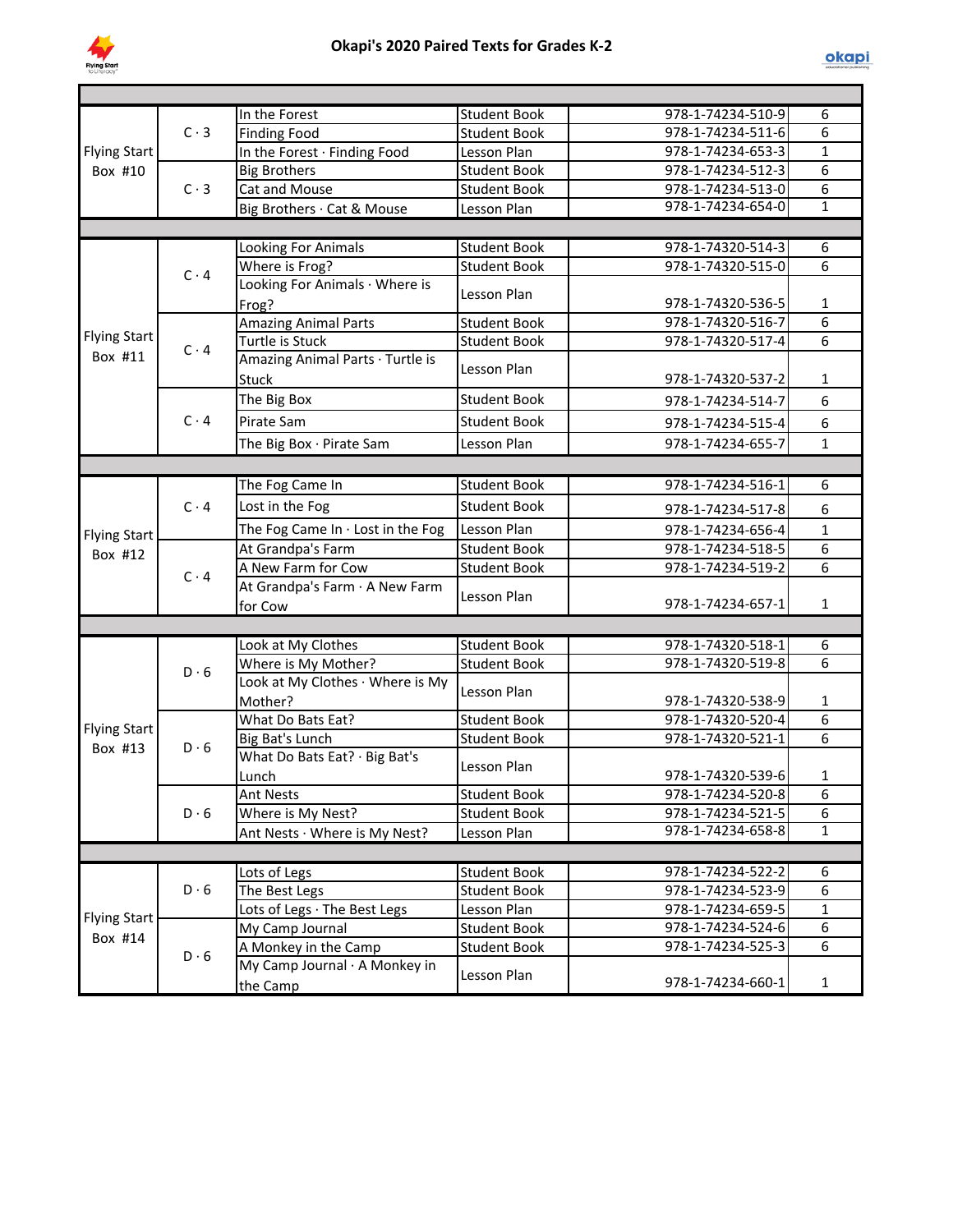

|                     |                | <b>Turtles</b>                                                   | <b>Student Book</b>                        | 978-1-74320-522-8                      | 6                 |
|---------------------|----------------|------------------------------------------------------------------|--------------------------------------------|----------------------------------------|-------------------|
|                     | D.6            | A Home for Turtle                                                | <b>Student Book</b>                        | 978-1-74320-523-5                      | 6                 |
|                     |                | Turtles · A Home for Turtle                                      | Lesson Plan                                | 978-1-74320-540-2                      | $\mathbf{1}$      |
|                     |                | Let's Do the Monkey Bop                                          | <b>Student Book</b>                        | 978-1-74320-524-2                      | $\overline{6}$    |
| <b>Flying Start</b> | $D \cdot 6$    | Little Monkey's Dance                                            | <b>Student Book</b>                        | 978-1-74320-525-9                      | 6                 |
| Box #15             |                | Let's Do the Monkey Bop · Little                                 | Lesson Plan                                |                                        |                   |
|                     |                | Monkey's Dance                                                   |                                            | 978-1-74320-541-9                      | 1                 |
|                     |                | What Am I?                                                       | <b>Student Book</b>                        | 978-1-74234-526-0                      | 6                 |
|                     | D.6            | Tad Grows Up                                                     | <b>Student Book</b>                        | 978-1-74234-527-7                      | $\overline{6}$    |
|                     |                | What Am I? · Tad Grows Up                                        | Lesson Plan                                | 978-1-74234-661-8                      | $\mathbf{1}$      |
|                     |                |                                                                  |                                            |                                        |                   |
|                     |                | Spiders                                                          | <b>Student Book</b>                        | 978-1-74234-528-4                      | 6                 |
|                     | $D \cdot 6$    | A Good Trap                                                      | <b>Student Book</b>                        | 978-1-74234-529-1                      | 6                 |
| <b>Flying Start</b> |                | Spiders · A Good Trap                                            | Lesson Plan                                | 978-1-74234-662-5                      | $\mathbf{1}$      |
| Box #16             |                | On the Move                                                      | <b>Student Book</b>                        | 978-1-74234-530-7                      | 6                 |
|                     | $D \cdot 6$    | Grandpa's Car                                                    | <b>Student Book</b>                        | 978-1-74234-531-4                      | 6                 |
|                     |                | On the Move · Grandpa's Car                                      | Lesson Plan                                | 978-1-74234-663-2                      | $\mathbf{1}$      |
| <b>Box Label</b>    | GR LVL $\cdot$ |                                                                  |                                            |                                        |                   |
| &                   |                | <b>Title</b>                                                     | Format                                     | ISBN#                                  | Qty               |
| <b>Contents</b>     | <b>DRA LVL</b> |                                                                  |                                            |                                        |                   |
|                     |                | Stage 3: Early Components, Reading Levels E-F · DRA Levels 8-10  |                                            |                                        |                   |
|                     |                | Insects                                                          | <b>Student Book</b>                        | 978-1-74234-532-1                      | $\overline{6}$    |
|                     |                |                                                                  |                                            |                                        |                   |
|                     | $E \cdot 8$    | Where Are the Grapes?                                            | <b>Student Book</b>                        | 978-1-74234-533-8                      | 6                 |
|                     |                | Insects · Where Are the Grapes?                                  | Lesson Plan                                | 978-1-74234-664-9                      | $\mathbf{1}$      |
|                     | $E \cdot 8$    | Squid                                                            | <b>Student Book</b>                        | 978-1-74234-535-2                      | 6                 |
| <b>Flying Start</b> |                | Big Squid and Little Squid                                       | <b>Student Book</b>                        | 978-1-74234-535-2                      | $\overline{6}$    |
| Box #17             |                | Squid · Big Squid and Little Squid                               | Lesson Plan                                | 978-1-74234-665-6                      | 1                 |
|                     |                | The Plum Tree                                                    | <b>Student Book</b>                        | 978-1-74234-536-9                      | $\overline{6}$    |
|                     | $E \cdot 8$    | My Tree                                                          | <b>Student Book</b>                        | 978-1-74234-537-6                      | 6                 |
|                     |                | The Plum Tree · My Tree                                          | Lesson Plan                                | 978-1-74234-666-3                      | $\mathbf{1}$      |
|                     |                |                                                                  |                                            |                                        |                   |
|                     |                | The Great Cake Bake-off                                          | <b>Student Book</b>                        | 978-1-74320-739-0                      | 6                 |
|                     |                | A Cake for Cuddles                                               | <b>Student Book</b>                        | 978-1-74320-740-6                      | 6                 |
|                     | $E \cdot 8$    | The Great Bake-off · A Cake for                                  |                                            |                                        |                   |
| Flying Start        |                | Cuddles                                                          | Lesson Plan                                | 978-1-74320-755-0                      | $\mathbf{1}$      |
| Box #18             |                | Super Dogs                                                       | <b>Student Book</b>                        | 978-1-74320-741-3                      | 6                 |
|                     | $E \cdot 8$    | Nosey Saves the Day                                              | Student Book                               | 978-1-74320-742-0                      | 6                 |
|                     |                | Super Dogs · Nosey Saves the Day                                 | Lesson Plan                                | 978-1-74320-756-7                      | $\mathbf{1}$      |
|                     |                |                                                                  |                                            |                                        |                   |
|                     |                |                                                                  |                                            | 978-1-74234-538-3                      |                   |
|                     |                | When the Sun Comes Up                                            | <b>Student Book</b><br><b>Student Book</b> | 978-1-74234-539-0                      | 6<br>6            |
|                     | $E \cdot 8$    | When the Sun is Going Down<br>When the Sun Comes $Up \cdot When$ |                                            |                                        |                   |
|                     |                |                                                                  | Lesson Plan                                |                                        |                   |
|                     |                | the Sun is Going Down<br>Our Spot                                | <b>Student Book</b>                        | 978-1-74234-667-0<br>978-1-74234-540-6 | $\mathbf{1}$<br>6 |
| <b>Flying Start</b> |                |                                                                  |                                            |                                        | 6                 |
| Box #19             | $E \cdot 8$    | Where Can We Play?                                               | <b>Student Book</b>                        | 978-1-74234-541-3                      |                   |
|                     |                | Our Spot · Where Can We Play?                                    | Lesson Plan                                | 978-1-74234-668-7                      | $\mathbf{1}$      |
|                     |                | Looking After Your Frogs                                         | <b>Student Book</b>                        | 978-1-74234-542-0                      | 6                 |
|                     | $E \cdot 8$    | Frog's New Pond                                                  | Student Book                               | 978-1-74234-543-7                      | 6                 |
|                     |                | Looking After Your Frogs · Frog's<br>New Pond                    | Lesson Plan                                | 978-1-74234-669-4                      | $\mathbf{1}$      |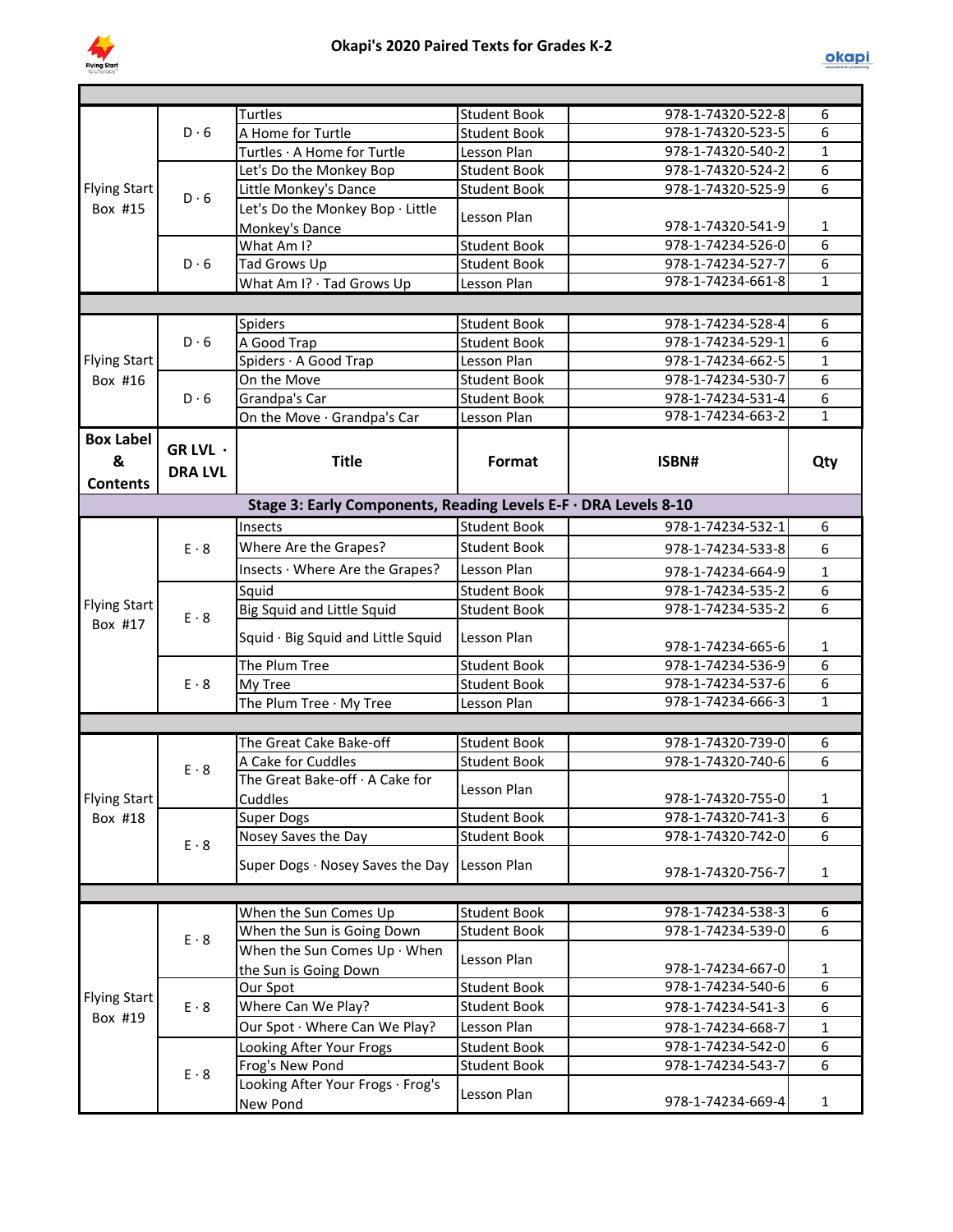

|                     |                            | Charlie and the Crocodiles                     | <b>Student Book</b> | 978-1-74320-743-7 | 6              |
|---------------------|----------------------------|------------------------------------------------|---------------------|-------------------|----------------|
|                     | $E \cdot 8$                | Don't Eat Me!                                  | <b>Student Book</b> | 978-1-74320-744-4 | 6              |
| <b>Flying Start</b> |                            | Charlie and the Crocodiles · Don't             | Lesson Plan         |                   |                |
| Box #20             |                            | Eat Me!                                        |                     | 978-1-74320-757-4 | 1              |
|                     |                            | <b>Big Homes, Little Animals</b>               | <b>Student Book</b> | 978-1-74320-745-1 | 6              |
|                     | $E \cdot 8$                | <b>Tiff Leaves Home!</b>                       | <b>Student Book</b> | 978-1-74320-746-8 | 6              |
|                     |                            | Big Homes, Little Animals · Tiff               | Lesson Plan         | 978-1-74320-758-1 | 1              |
|                     |                            |                                                |                     |                   |                |
|                     |                            | <b>Bat Rescue</b>                              | <b>Student Book</b> | 978-1-74234-544-4 | 6              |
|                     | $F \cdot 10$               | Sally and the Bats                             | <b>Student Book</b> | 978-1-74234-545-1 | 6              |
|                     |                            | Bat Rescue · Sally and the Bats                | Lesson Plan         | 978-1-74234-670-0 | $\mathbf{1}$   |
|                     |                            | Teach Me How                                   | <b>Student Book</b> | 978-1-74234-546-8 | 6              |
| <b>Flying Start</b> | $F \cdot 10$               | Little Cub                                     | <b>Student Book</b> | 978-1-74234-547-5 | 6              |
| Box #21             |                            | Teach Me How · Little Cub                      | Lesson Plan         | 978-1-74234-671-7 | $\mathbf{1}$   |
|                     |                            | The Jump Rope Team                             | <b>Student Book</b> | 978-1-74234-548-2 | 6              |
|                     |                            | The Fun Run                                    | <b>Student Book</b> | 978-1-74234-549-9 | 6              |
|                     | $F \cdot 10$               | The Jump Rope Team · The Fun                   |                     |                   |                |
|                     |                            | Run                                            | Lesson Plan         | 978-1-74234-672-4 | $\mathbf{1}$   |
|                     |                            |                                                |                     |                   |                |
|                     |                            | Keep Safe at the Beach                         | <b>Student Book</b> | 978-1-74320-747-5 | 6              |
|                     |                            | Sally's Beach Rescue                           | <b>Student Book</b> | 978-1-74320-748-2 | 6              |
|                     | $F \cdot 10$               | Keep Safe at the Beach · Sally's               |                     |                   |                |
| <b>Flying Start</b> |                            | <b>Beach Rescue</b>                            | Lesson Plan         | 978-1-74320-759-8 | 1              |
| Box #22             |                            | <b>Amazing Caterpillars</b>                    | <b>Student Book</b> | 978-1-74320-749-9 | $\overline{6}$ |
|                     |                            | Caterpillars for Lunch                         | <b>Student Book</b> | 978-1-74320-750-5 | $\overline{6}$ |
|                     | $F \cdot 10$               | Amazing Caterpillars · Caterpillars            |                     |                   |                |
|                     |                            | for Lunch                                      | Lesson Plan         | 978-1-74320-760-4 | $\mathbf{1}$   |
|                     |                            |                                                |                     |                   |                |
|                     |                            |                                                |                     |                   |                |
|                     |                            |                                                |                     |                   |                |
|                     |                            | <b>Animals That Need</b>                       | <b>Student Book</b> | 978-1-74234-550-5 | 6              |
|                     | $F \cdot 10$               | Mud, Mud, Mud!                                 | <b>Student Book</b> | 978-1-74234-551-2 | 6              |
|                     |                            | Animals That Need Mud · Mud,                   | Lesson Plan         |                   |                |
|                     |                            | Mud, Mud!                                      |                     | 978-1-74234-673-1 | 1              |
|                     |                            | <b>Keeping Safe</b>                            | <b>Student Book</b> | 978-1-74234-552-9 | 6              |
| <b>Flying Start</b> | $F \cdot 10$               | Looking for Lunch                              | <b>Student Book</b> | 978-1-74234-553-6 | 6              |
| Box #23             |                            | Keeping Safe · Looking for Lunch               | Lesson Plan         | 978-1-74234-674-8 | $\mathbf{1}$   |
|                     |                            | <b>Big Ships Need Tugboats</b>                 | <b>Student Book</b> | 978-1-74234-554-3 | 6              |
|                     |                            | The Tugboat Team                               | <b>Student Book</b> | 978-1-74234-555-0 | 6              |
|                     | $F \cdot 10$               | Big Ships Need Tugboats · The                  |                     |                   |                |
|                     |                            | <b>Tugboat Team</b>                            | Lesson Plan         | 978-1-74234-675-5 | $\mathbf{1}$   |
|                     |                            |                                                |                     |                   |                |
|                     |                            |                                                |                     |                   |                |
|                     |                            | Looking After Ostrich Chicks                   | <b>Student Book</b> | 978-1-74320-751-2 | 6              |
|                     |                            | Father Ostrich and the New Chicks Student Book |                     |                   |                |
|                     | $F \cdot 10$               |                                                |                     | 978-1-74320-752-9 | 6              |
|                     |                            | Looking After Ostrich Chicks ·                 |                     |                   |                |
| <b>Flying Start</b> |                            | Father Ostrich and the New Chicks Lesson Plan  |                     |                   |                |
| Box #24             |                            |                                                |                     | 978-1-74320-761-1 | 1              |
|                     |                            | Rides for Everyone                             | <b>Student Book</b> | 978-1-74320-753-6 | 6              |
|                     | $F \cdot 10$               | At the Fun Park                                | <b>Student Book</b> | 978-1-74320-754-3 | 6              |
|                     |                            | Rides for Everyone · At the Fun                | Lesson Plan         |                   |                |
|                     |                            | Park                                           |                     | 978-1-74320-762-8 | $\mathbf{1}$   |
| <b>Box Label</b>    |                            |                                                |                     |                   |                |
| &                   | GR LVL ·<br><b>DRA LVL</b> | <b>Title</b>                                   | Format              | ISBN#             | Qty            |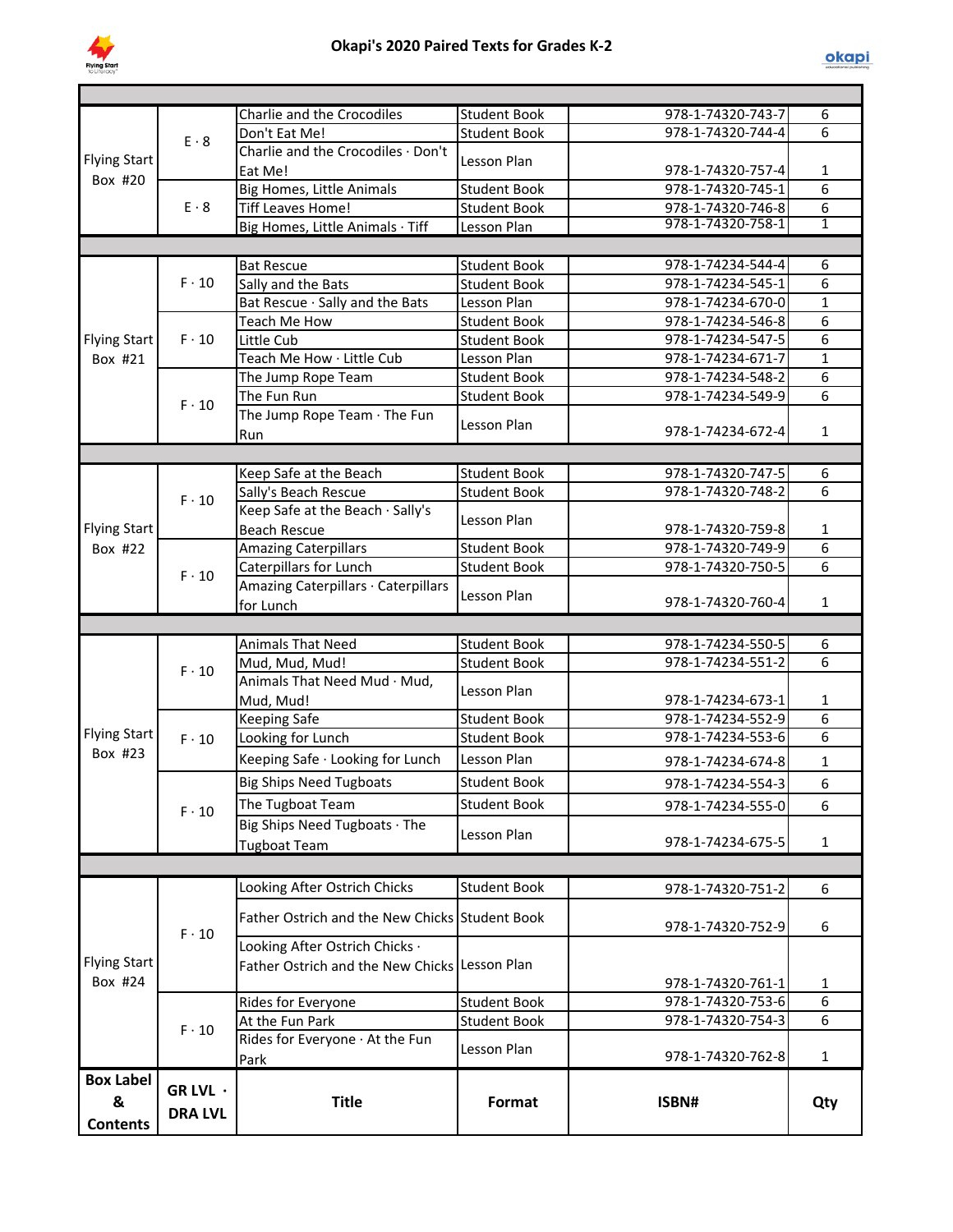

|                     |              | Stage 4: Transitional Components, Reading Levels G-H · DRA Levels 12-14 |                     |                   |                 |
|---------------------|--------------|-------------------------------------------------------------------------|---------------------|-------------------|-----------------|
|                     |              | What's for Breakfast?                                                   | <b>Student Book</b> | 978-1-74234-556-7 | 6               |
|                     | $G \cdot 12$ | The King's Breakfast                                                    | <b>Student Book</b> | 978-1-74234-557-4 | 6               |
|                     |              | What's for Breakfast? · The King's                                      | Lesson Plan         |                   |                 |
|                     |              | <b>Breakfast</b>                                                        |                     | 978-1-74234-676-2 | 1               |
| Flying Start        |              | The Skating Club                                                        | <b>Student Book</b> | 978-1-74234-558-1 | 6               |
| Box #25             | $G \cdot 12$ | <b>Elly Goes Skating</b>                                                | <b>Student Book</b> | 978-1-74234-559-8 | $\overline{6}$  |
|                     |              | The Skating Club · Elly Goes                                            | Lesson Plan         | 978-1-74234-677-9 | $\mathbf{1}$    |
|                     |              | Hiking                                                                  | <b>Student Book</b> | 978-1-74234-560-4 | $\overline{6}$  |
|                     | $G \cdot 12$ | Maddy and the Prince                                                    | <b>Student Book</b> | 978-1-74234-561-1 | 6               |
|                     |              | Hiking · Maddy and the Prince                                           | Lesson Plan         | 978-1-74234-678-6 | $\mathbf{1}$    |
|                     |              |                                                                         |                     |                   |                 |
|                     |              | <b>Insect Hunt</b>                                                      | <b>Student Book</b> | 978-1-74320-771-0 | 6               |
|                     | $G \cdot 12$ | Getting Rid of Insects                                                  | <b>Student Book</b> | 978-1-74320-772-7 | 6               |
| <b>Flying Start</b> |              | Insect Hunt · Getting Rid of Insects Lesson Plan                        |                     | 978-1-74320-787-1 | 1               |
| Box #26             |              | A Frog in a Pond                                                        | <b>Student Book</b> | 978-1-74320-773-4 | 6               |
|                     | $G \cdot 12$ | Too Cold for Frog                                                       | <b>Student Book</b> | 978-1-74320-774-1 | 6               |
|                     |              | A Frog in a Pond · Too Cold for<br>Frog                                 | Lesson Plan         | 978-1-74320-788-8 | $\mathbf{1}$    |
|                     |              |                                                                         |                     |                   |                 |
|                     |              | <b>Clever Tails</b>                                                     | <b>Student Book</b> | 978-1-74234-562-8 | 6               |
|                     | $G \cdot 12$ | The Monkey's Tail                                                       | <b>Student Book</b> | 978-1-74234-563-5 | $\overline{6}$  |
|                     |              | Clever Tails · The Monkey's Tail                                        | Lesson Plan         | 978-1-74234-679-3 | $\mathbf{1}$    |
|                     | $G \cdot 12$ | <b>Creepers and Climbers</b>                                            | <b>Student Book</b> | 978-1-74234-564-2 | 6               |
| <b>Flying Start</b> |              | <b>Growing Watermelons</b>                                              | <b>Student Book</b> | 978-1-74234-565-9 | $\overline{6}$  |
| Box #27             |              | Creepers and Climbers · Growing                                         | Lesson Plan         | 978-1-74234-680-9 | $\mathbf{1}$    |
|                     |              | <b>Making Friends</b>                                                   | <b>Student Book</b> | 978-1-74234-566-6 | $\overline{6}$  |
|                     | $G \cdot 12$ | The Blue Crane                                                          | <b>Student Book</b> | 978-1-74234-567-3 | $\overline{6}$  |
|                     |              | Making Friends · The Blue Crane                                         | Lesson Plan         | 978-1-74234-681-6 | $\mathbf{1}$    |
|                     |              |                                                                         |                     |                   |                 |
|                     |              | <b>Summer Vacation</b>                                                  | <b>Student Book</b> | 978-1-74320-775-8 | 6               |
|                     | $G \cdot 12$ | Camping with Dad                                                        | <b>Student Book</b> | 978-1-74320-776-5 | $6 \overline{}$ |
| <b>Flying Start</b> |              | Summer Vacation · Camping with<br>Dad                                   | Lesson Plan         | 978-1-74320-789-5 | 1               |
| Box #28             |              | Manta Rays                                                              | <b>Student Book</b> | 978-1-74320-777-2 | $\overline{6}$  |
|                     |              | The Ray Who Wanted to Fly                                               | <b>Student Book</b> | 978-1-74320-778-9 | 6               |
|                     | $G \cdot 12$ | Manta Rays · The Ray Who                                                |                     |                   |                 |
|                     |              | Wanted to Fly                                                           | Lesson Plan         | 978-1-74320-790-1 | $\mathbf{1}$    |
|                     |              |                                                                         |                     |                   |                 |
|                     |              | <b>Insect Eaters</b>                                                    | Student Book        | 978-1-74234-568-0 | 6               |
|                     | $H \cdot 14$ | I'm Hungry                                                              | <b>Student Book</b> | 978-1-74234-569-7 | 6               |
|                     |              | Insect Eaters · I'm Hungry                                              | Lesson Plan         | 978-1-74234-682-3 | $\mathbf{1}$    |
|                     |              | Animals in Caves                                                        | <b>Student Book</b> | 978-1-74234-570-3 | 6               |
| <b>Flying Start</b> | $H \cdot 14$ | There's Gold in That Cave                                               | <b>Student Book</b> | 978-1-74234-571-0 | 6               |
| Box #29             |              | Animals in Caves · There's Gold in                                      | Lesson Plan         | 978-1-74234-683-0 | $\mathbf{1}$    |
|                     |              | The Wreck of the Maitland                                               | <b>Student Book</b> | 978-1-74234-572-7 | 6               |
|                     |              | The Great Paddleboat Race                                               | <b>Student Book</b> | 978-1-74234-573-4 | 6               |
|                     | $H \cdot 14$ | The Wreck of the Maitland · The<br><b>Great Paddleboat Race</b>         | Lesson Plan         | 978-1-74234-684-7 | $\mathbf{1}$    |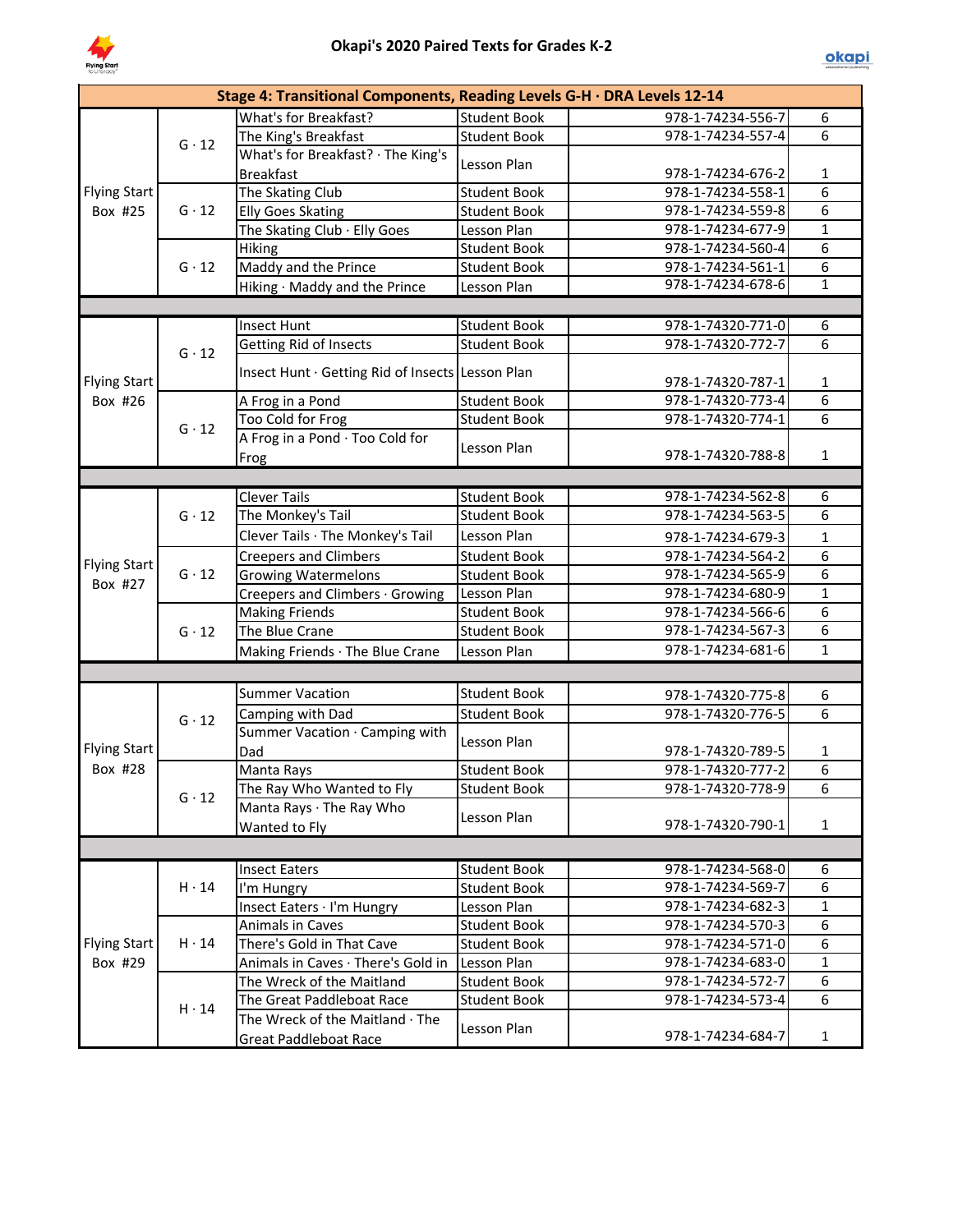

|                     |                | <b>Fantastic Bridges</b>                                                | <b>Student Book</b> | 978-1-74320-779-6                      | 6                 |
|---------------------|----------------|-------------------------------------------------------------------------|---------------------|----------------------------------------|-------------------|
|                     |                | Jack the Explorer and the Hidden                                        | <b>Student Book</b> |                                        |                   |
|                     | $H \cdot 14$   | City                                                                    |                     | 978-1-74320-780-2                      | 6                 |
| <b>Flying Start</b> |                | Fantastic Bridges · Jack the                                            | Lesson Plan         |                                        |                   |
| Box #30             |                | Explorer and the Hidden City                                            |                     | 978-1-74320-791-8                      | 1                 |
|                     |                | Caring for a Baby Monkey                                                | <b>Student Book</b> | 978-1-74320-781-9                      | 6                 |
|                     | $H \cdot 14$   | <b>Baby Squirrel Rescue</b>                                             | <b>Student Book</b> | 978-1-74320-782-6                      | 6                 |
|                     |                | Caring for a Baby Monkey · Baby                                         | Lesson Plan         |                                        |                   |
|                     |                | <b>Squirrel Rescue</b>                                                  |                     | 978-1-74320-792-5                      | $\mathbf{1}$      |
|                     |                |                                                                         |                     |                                        |                   |
|                     |                | Sea Otters and the Kelp Forest                                          | <b>Student Book</b> | 978-1-74234-574-1                      | 6                 |
|                     | $H \cdot 14$   | The Luck of the Sea Otters                                              | <b>Student Book</b> | 978-1-74234-575-8                      | 6                 |
|                     |                | Sea Otters and the Kelp Forest ·                                        | Lesson Plan         |                                        |                   |
|                     |                | The Luck of the Sea Otters                                              |                     | 978-1-74234-685-4                      | 1                 |
| <b>Flying Start</b> |                | Monsoon Rain                                                            | <b>Student Book</b> | 978-1-74234-576-5                      | 6                 |
| Box #31             | $H \cdot 14$   | The Wise Bird                                                           | <b>Student Book</b> | 978-1-74234-577-2                      | 6                 |
|                     |                | Monsoon Rain · The Wise Bird                                            | Lesson Plan         | 978-1-74234-576-5                      | $\mathbf{1}$      |
|                     |                | No More Trash                                                           | <b>Student Book</b> | 978-1-74234-578-9                      | 6                 |
|                     | $H \cdot 14$   | The Rock of Killeen                                                     | <b>Student Book</b> | 978-1-74234-579-6                      | 6                 |
|                     |                | No More Trash · The Rock of                                             | Lesson Plan         |                                        |                   |
|                     |                | Killeen                                                                 |                     | 978-1-74234-687-8                      | 1                 |
|                     |                |                                                                         |                     |                                        |                   |
|                     | $H \cdot 14$   | Hurricane Scrapbook                                                     | <b>Student Book</b> | 978-1-74320-783-3                      | 6                 |
|                     |                | Where is Coco?                                                          | <b>Student Book</b> | 978-1-74320-784-0                      | 6                 |
|                     |                | Hurricane Scrapbook · Where is                                          | Lesson Plan         |                                        |                   |
| <b>Flying Start</b> |                | Coco?                                                                   |                     | 978-1-74320-793-2                      | 1                 |
| Box #32             | $H \cdot 14$   | What Do Plants Need?                                                    | <b>Student Book</b> | 978-1-74320-785-7                      | 6                 |
|                     |                | The Great Pumpkin-Growing                                               | Student Book        |                                        |                   |
|                     |                | Contest                                                                 |                     | 978-1-74320-786-4                      | 6                 |
|                     |                | What Do Plants Need? · The Great                                        | Lesson Plan         |                                        |                   |
|                     |                | Pumpkin-Growing Contest                                                 |                     | 978-1-74320-794-9                      | $\mathbf{1}$      |
| <b>Box Label</b>    | GR LVL ·       |                                                                         |                     |                                        |                   |
| &                   |                | <b>Title</b>                                                            | Format              | ISBN#                                  | Qty               |
| <b>Contents</b>     | <b>DRA LVL</b> |                                                                         |                     |                                        |                   |
|                     |                | Stage 5: Early Fluent Components, Reading Levels I-J · DRA Levels 16-18 |                     |                                        |                   |
|                     |                | <b>Animal Smells</b>                                                    | <b>Student Book</b> | 978-1-74234-580-2                      | 6                 |
|                     |                | Angus Cleans Up                                                         | <b>Student Book</b> |                                        |                   |
|                     | $1 \cdot 16$   |                                                                         |                     | 978-1-74234-581-9                      | 6                 |
|                     |                | Animal Smells · Angus Cleans Up                                         | Lesson Plan         |                                        |                   |
|                     |                |                                                                         |                     | 978-1-74234-688-5                      | $\mathbf 1$       |
| <b>Flying Start</b> |                | <b>Sticky and Dangerous Plants</b>                                      | Student Book        | 978-1-74234-582-6                      | 6                 |
| Box #33             | $1 \cdot 16$   | Looking After Scotty                                                    | <b>Student Book</b> | 978-1-74234-583-3                      | 6                 |
|                     |                | Sticky and Dangerous Plants .                                           | Lesson Plan         |                                        |                   |
|                     |                | Looking After Scotty                                                    |                     | 978-1-74234-689-2                      | $\mathbf{1}$<br>6 |
|                     |                | <b>Amazing Snakes</b>                                                   | <b>Student Book</b> | 978-1-74234-584-0<br>978-1-74234-585-7 | 6                 |
|                     | $1 \cdot 16$   | The Snake Olympics                                                      | <b>Student Book</b> |                                        |                   |
|                     |                | Amazing Snakes · The Snake                                              | Lesson Plan         | 978-1-74234-690-8                      | $\mathbf{1}$      |
|                     |                | Olympics                                                                |                     |                                        |                   |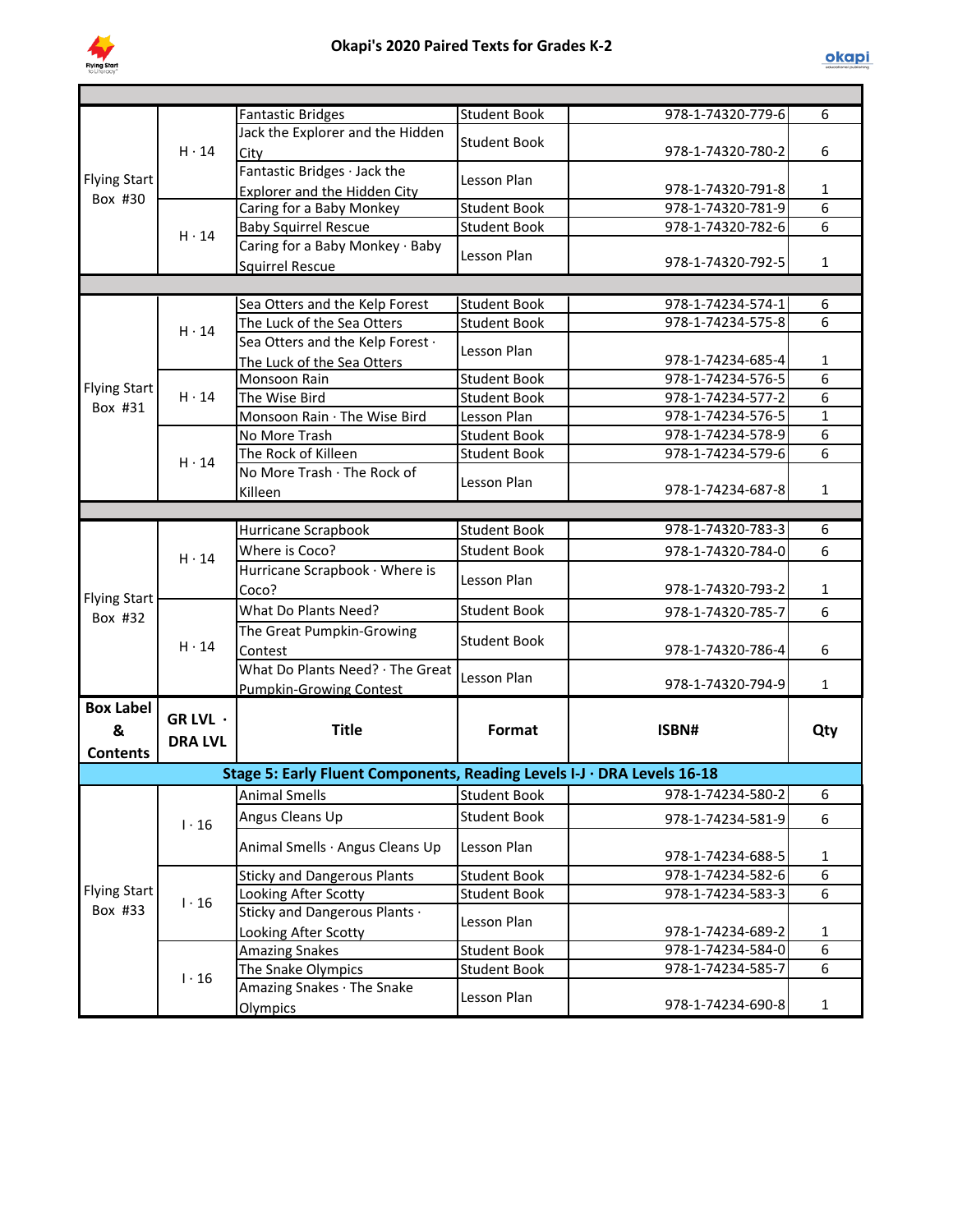

|                     |              | Motorcycles                       | <b>Student Book</b> | 978-1-74320-869-4                      | 6              |
|---------------------|--------------|-----------------------------------|---------------------|----------------------------------------|----------------|
|                     | $1 \cdot 16$ | A New Job for Stan                | <b>Student Book</b> | 978-1-74320-870-0                      | 6              |
| <b>Flying Start</b> |              | Motorcycles · A New Job for Stan  | Lesson Plan         |                                        |                |
|                     |              |                                   |                     | 978-1-74320-885-4                      | 1              |
| Box #34             |              | When Lions Hunt                   | <b>Student Book</b> | 978-1-74320-871-7                      | $\overline{6}$ |
|                     | $1 \cdot 16$ | Rory's Dance                      | <b>Student Book</b> | 978-1-74320-872-4                      | 6              |
|                     |              | When Lions Hunt · Rory's Dance    | Lesson Plan         | 978-1-74320-886-1                      | $\mathbf{1}$   |
|                     |              |                                   |                     |                                        |                |
|                     |              | <b>Ouch! That Hurts</b>           | <b>Student Book</b> | 978-1-74320-873-1                      | 6              |
|                     |              | That's Not Funny, Charlie!        | <b>Student Book</b> | 978-1-74320-874-8                      | 6              |
|                     | $1 \cdot 16$ | Ouch! That Hurts · That's Not     |                     |                                        |                |
| <b>Flying Start</b> |              | Funny, Charlie!                   | Lesson Plan         | 978-1-74320-887-8                      | $\mathbf{1}$   |
| Box #35             |              | Flamingos                         | <b>Student Book</b> | 978-1-74320-875-5                      | $\overline{6}$ |
|                     | $1 \cdot 16$ | Ruby in the Middle                | <b>Student Book</b> | 978-1-74320-876-2                      | 6              |
|                     |              | Flamingos · Ruby in the Middle    | Lesson Plan         | 978-1-74320-888-5                      | $\mathbf{1}$   |
|                     |              | Living Near a Volcano             |                     | 978-1-74234-586-4                      | $\overline{6}$ |
|                     |              | Volcano Alert!                    | <b>Student Book</b> | 978-1-74234-587-1                      | 6              |
|                     | $1 \cdot 16$ | Living Near a Volcano · Volcano   | <b>Student Book</b> |                                        |                |
|                     |              | Alert!                            | Lesson Plan         | 978-1-74234-691-5                      | $\mathbf{1}$   |
| <b>Flying Start</b> |              | Nadif's New Life                  | <b>Student Book</b> | 978-1-74234-588-8                      | 6              |
|                     | $1 \cdot 16$ | Gasari's Herd                     | <b>Student Book</b> | 978-1-74234-589-5                      | 6              |
| Box #36             |              | Nadif's New Life · Gasari's Herd  | Lesson Plan         | 978-1-74234-692-2                      | $\mathbf{1}$   |
|                     |              |                                   | <b>Student Book</b> | 978-1-74234-590-1                      | 6              |
|                     |              | Message Sent                      |                     |                                        | 6              |
|                     | $1 \cdot 16$ | Saving Dad                        | <b>Student Book</b> | 978-1-74234-591-8<br>978-1-74234-693-9 | $\mathbf{1}$   |
|                     |              | Message Sent · Saving Dad         | Lesson Plan         |                                        |                |
|                     |              |                                   |                     |                                        |                |
|                     |              | My Soccer Journal                 | <b>Student Book</b> | 978-1-74234-592-5                      | 6              |
|                     | $J \cdot 18$ | The Leaping Lions                 | <b>Student Book</b> | 978-1-74234-593-2                      | 6              |
|                     |              | My Soccer Journal · The Leaping   | Lesson Plan         |                                        |                |
|                     |              | Lions                             |                     | 978-1-74234-694-6                      | $\mathbf{1}$   |
|                     |              | Fun Food to Make and Eat          | <b>Student Book</b> | 978-1-74234-594-9                      | $\overline{6}$ |
| <b>Flying Start</b> | $J \cdot 18$ | The Queen's New Chef              | <b>Student Book</b> | 978-1-74234-595-6                      | $\overline{6}$ |
| Box #37             |              | Fun Food to Make and Eat · The    | Lesson Plan         |                                        |                |
|                     |              | Queen's New Chef                  |                     | 978-1-74234-695-3                      | 1              |
|                     |              | Deep in the Sea                   | <b>Student Book</b> | 978-1-74234-596-3                      | 6              |
|                     | $J \cdot 18$ | A Deep Sea Adventure              | <b>Student Book</b> | 978-1-74234-597-0                      | 6              |
|                     |              | Deep in the Sea · A Deep Sea      | Lesson Plan         |                                        |                |
|                     |              | Adventure                         |                     | 978-1-74234-696-0                      | 1              |
|                     |              |                                   |                     |                                        |                |
|                     |              | To the Rescue                     | <b>Student Book</b> | 978-1-74320-877-9                      | 6              |
|                     | $J \cdot 18$ | Super Sam                         | <b>Student Book</b> | 978-1-74320-878-6                      | $\overline{6}$ |
|                     |              | To the Rescue · Super Sam         | Lesson Plan         | 978-1-74320-889-2                      | $\mathbf 1$    |
| <b>Flying Start</b> |              | Surviving in the Frozen Forest    | <b>Student Book</b> | 978-1-74320-879-3                      | 6              |
| Box #38             |              | How Moose Learned to Swim         | <b>Student Book</b> | 978-1-74320-880-9                      | $\overline{6}$ |
|                     | $J \cdot 18$ | Surviving in the Frozen Forest .  |                     |                                        |                |
|                     |              | How Moose Learned to Swim         | Lesson Plan         | 978-1-76017-914-4                      | $\mathbf{1}$   |
|                     |              |                                   |                     |                                        |                |
|                     |              | You Can Make A Difference!        | <b>Student Book</b> | 978-1-74320-881-6                      | 6              |
|                     |              | Save the Sea Otters!              | <b>Student Book</b> | 978-1-74320-882-3                      | 6              |
|                     | $J \cdot 18$ | You Can Make A Difference! · Save |                     |                                        |                |
| <b>Flying Start</b> |              | the Sea Otters!                   | Lesson Plan         | 978-1-76017-902-1                      | 1              |
| Box #39             |              | <b>Desert Elephants</b>           | <b>Student Book</b> | 978-1-74320-883-0                      | 6              |
|                     |              | <b>Brother Elephant</b>           | <b>Student Book</b> | 978-1-74320-884-7                      | 6              |
|                     | $J \cdot 18$ | Desert Elephants · Brother        |                     |                                        |                |
|                     |              | Elephant                          | Lesson Plan         | 978-1-76017-903-8                      | $\mathbf{1}$   |
|                     |              |                                   |                     |                                        |                |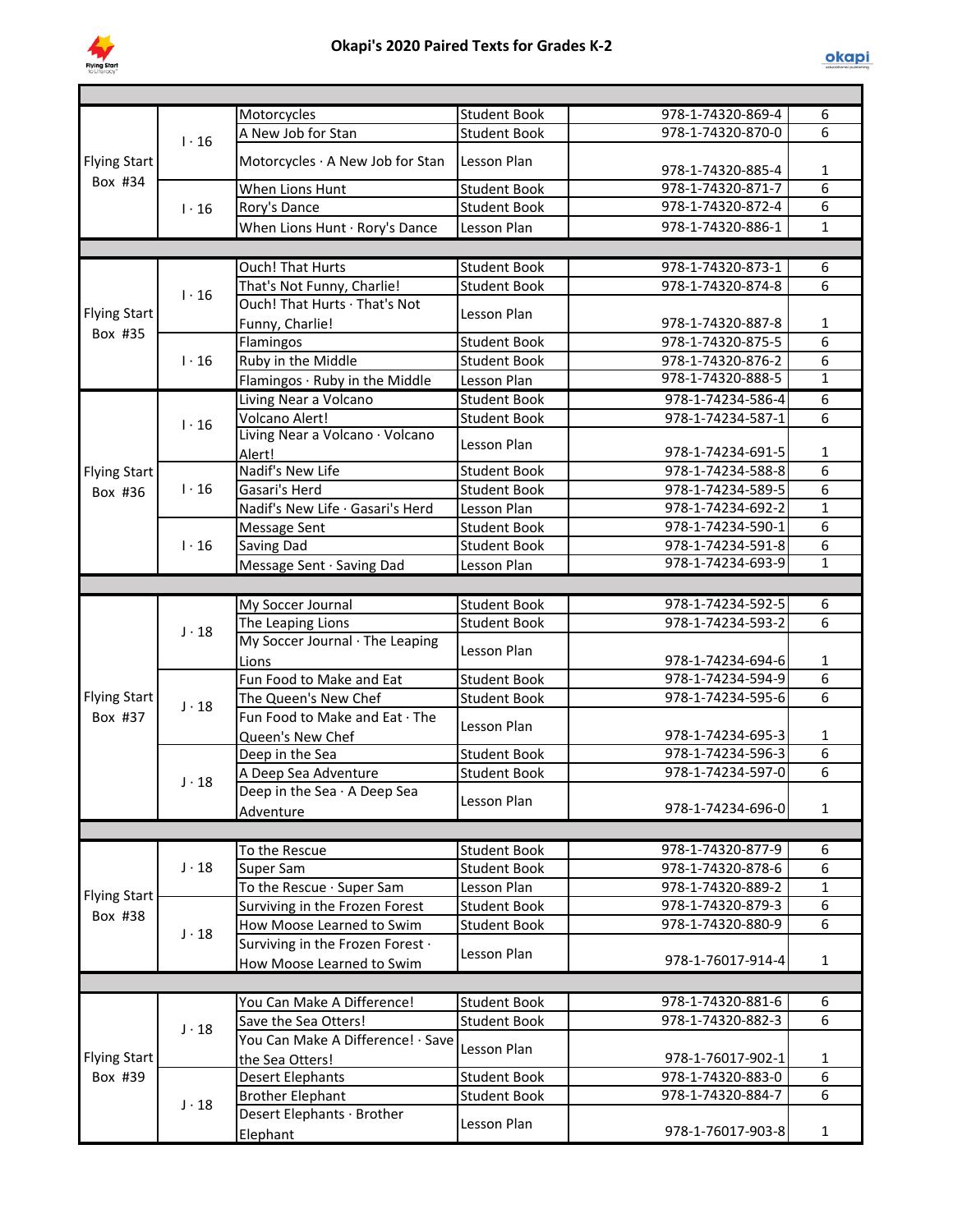

|                                          |                            | Cleaning Up Our Wetland                                           | <b>Student Book</b> | 978-1-74234-598-7                      | 6            |
|------------------------------------------|----------------------------|-------------------------------------------------------------------|---------------------|----------------------------------------|--------------|
|                                          | $J \cdot 18$               | The Baby Swans                                                    | <b>Student Book</b> | 978-1-74234-599-4                      | 6            |
|                                          |                            | Cleaning Up Our Wetland · The                                     | Lesson Plan         |                                        |              |
|                                          |                            | <b>Baby Swans</b>                                                 |                     | 978-1-74234-697-7                      | 1            |
|                                          |                            | <b>Ice Swimmers</b>                                               | <b>Student Book</b> | 978-1-74234-600-7                      | 6            |
| <b>Flying Start</b><br>Box #40           | $J \cdot 18$               | The Lucky Fishing Hat                                             | <b>Student Book</b> | 978-1-74234-601-4                      | 6            |
|                                          |                            | Ice Swimmers · The Lucky Fishing                                  | Lesson Plan         |                                        |              |
|                                          |                            | Hat                                                               |                     | 978-1-74234-698-4                      | 1            |
|                                          |                            | Robots Today, Robots Tomorrow                                     | <b>Student Book</b> | 978-1-74234-602-1<br>978-1-74234-603-8 | 6<br>6       |
|                                          | $J \cdot 18$               | Robots Run Wild                                                   | <b>Student Book</b> |                                        |              |
|                                          |                            | Robots Today, Robots Tomorrow .<br>Robots Run Wild                | Lesson Plan         | 978-1-74234-699-1                      | $\mathbf{1}$ |
| <b>Box Label</b><br>&<br><b>Contents</b> | GR LVL ·<br><b>DRA LVL</b> | <b>Title</b>                                                      | Format              | ISBN#                                  | Qty          |
|                                          |                            | Stage 6: Fluent Components, Reading Levels K-M · DRA Levels 20-28 |                     |                                        |              |
|                                          |                            | <b>Amazing Gardens</b>                                            | <b>Student Book</b> | 978-1-74234-604-5                      | 6            |
|                                          |                            | The Giant's Garden                                                | <b>Student Book</b> | 978-1-74234-605-2                      | 6            |
|                                          | $K \cdot 20$               | Amazing Gardens · The Giant's                                     |                     |                                        |              |
| <b>Flying Start</b>                      |                            | Garden                                                            | Lesson Plan         | 978-1-74234-700-4                      | $\mathbf 1$  |
| Box #41                                  | $K \cdot 20$               | <b>Basketball Basics</b>                                          | <b>Student Book</b> | 978-1-76017-632-7                      | 6            |
|                                          |                            | <b>Alex Stands Tall</b>                                           | <b>Student Book</b> | 978-1-76017-633-4                      | 6            |
|                                          |                            |                                                                   |                     |                                        |              |
|                                          |                            | Basketball Basics · Alex Stands Tall Lesson Plan                  |                     | 978-1-76017-656-3                      | 1            |
|                                          |                            |                                                                   |                     |                                        |              |
|                                          | $K \cdot 20$               | <b>Polar Bears</b>                                                | <b>Student Book</b> | 978-1-74234-606-9                      | 6            |
|                                          |                            | A Bear Called Trouble                                             | <b>Student Book</b> | 978-1-74234-607-6                      | 6            |
| <b>Flying Start</b>                      |                            | Polar Bears · A Bear Called Trouble Lesson Plan                   |                     | 978-1-74234-701-1                      | $\mathbf{1}$ |
| Box #42                                  | $K \cdot 20$               | Animal Show-offs                                                  | <b>Student Book</b> | 978-1-76017-634-1                      | 6            |
|                                          |                            | The Too-tight Tutu                                                | <b>Student Book</b> | 978-1-76017-635-8                      | 6            |
|                                          |                            | Animal Show-offs · The Too-tight                                  | Lesson Plan         |                                        |              |
|                                          |                            | Tutu                                                              |                     | 978-1-76017-657-0                      | $\mathbf 1$  |
|                                          |                            |                                                                   |                     |                                        |              |
|                                          |                            | Looking After Tide Pools                                          | <b>Student Book</b> | 978-1-74234-608-3                      | 6            |
|                                          | $K \cdot 20$               | The Smart Little Crab                                             | <b>Student Book</b> | 978-1-74234-609-0                      | 6            |
| <b>Flying Start</b>                      |                            | Looking After Tide Pools · The                                    | Lesson Plan         | 978-1-74234-702-8                      | 1            |
|                                          |                            | Surviving the Flood                                               | <b>Student Book</b> | 978-1-76017-636-5                      | 6            |
| Box #43                                  | $K \cdot 20$               | The Great Flood of Dusty Plains                                   | <b>Student Book</b> | 978-1-76017-637-2                      | 6            |
|                                          |                            | Surviving the Flood · The Great                                   |                     |                                        |              |
|                                          |                            | <b>Flood of Dusty Plains</b>                                      | Lesson Plan         | 978-1-76017-658-7                      | $\mathbf{1}$ |
|                                          |                            |                                                                   |                     |                                        |              |
|                                          |                            | <b>Driver Ants</b>                                                | <b>Student Book</b> | 978-1-74234-610-6                      | 6            |
|                                          | $K \cdot 20$               | <b>Killer Ants</b>                                                | <b>Student Book</b> | 978-1-74234-611-3                      | 6            |
| <b>Flying Start</b>                      |                            | Driver Ants · Killer Ants                                         | Lesson Plan         | 978-1-74234-703-5                      | $\mathbf{1}$ |
| Box #44                                  |                            | A Long Day at the River                                           | <b>Student Book</b> | 978-1-76017-638-9                      | 6            |
|                                          | $K \cdot 20$               | A Crocodile and the Plover                                        | <b>Student Book</b> | 978-1-76017-639-6                      | 6            |
|                                          |                            | A Long Day at the River $\cdot$ A                                 | Lesson Plan         |                                        |              |
|                                          |                            | Crocodile and the Plover                                          |                     | 978-1-76017-659-4                      | $\mathbf{1}$ |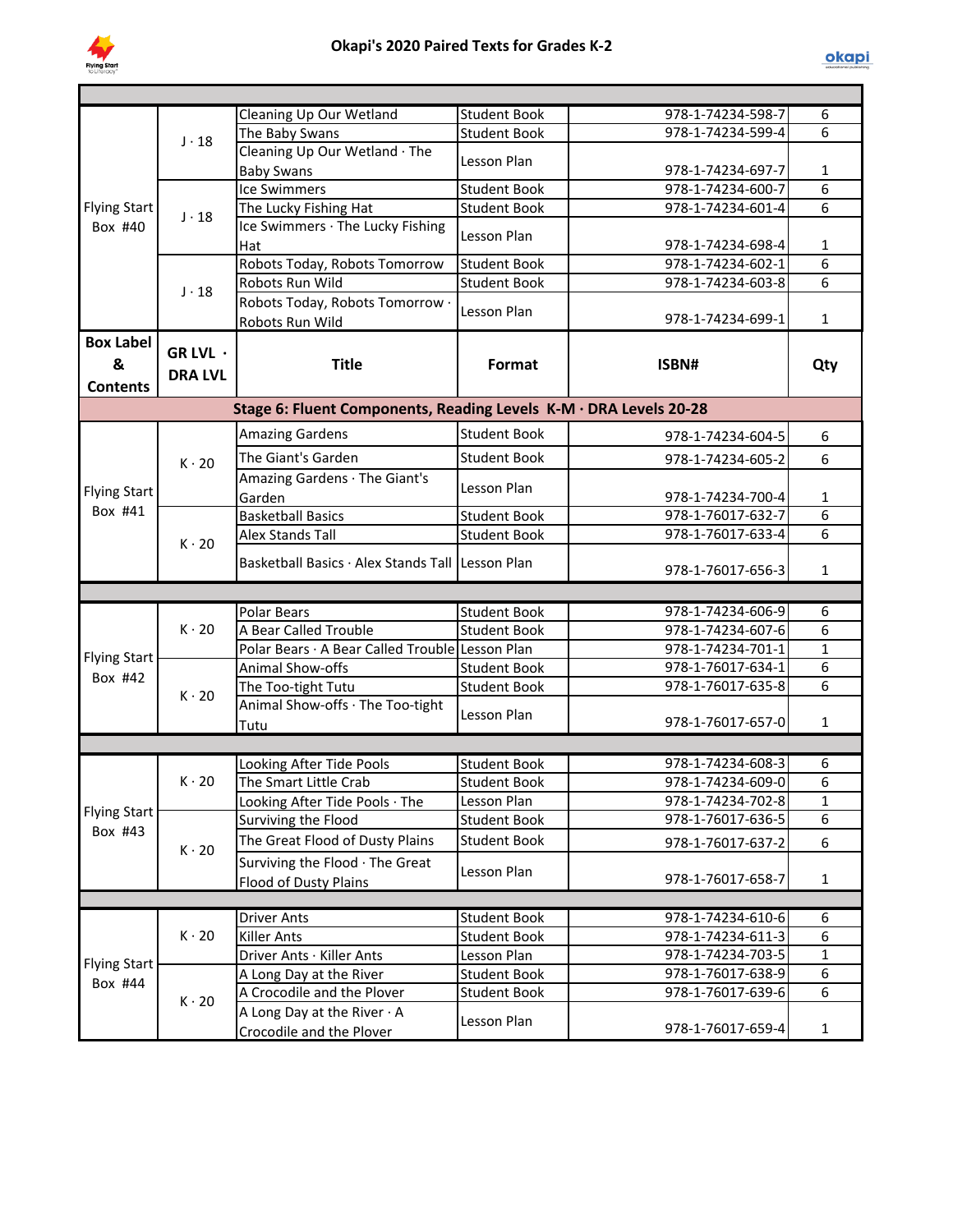

|                     |              | Animals That Store Food                              | <b>Student Book</b> | 978-1-74234-612-0 | 6              |
|---------------------|--------------|------------------------------------------------------|---------------------|-------------------|----------------|
|                     | $L \cdot 24$ | A Tale of Two Squirrels                              | <b>Student Book</b> | 978-1-74234-613-7 | 6              |
|                     |              | Animals That Store Food · A Tale                     | Lesson Plan         |                   |                |
| <b>Flying Start</b> |              | of Two Squirrels                                     |                     | 978-1-74234-704-2 | 1              |
| Box #45             |              | Meerkats at Work                                     | <b>Student Book</b> | 978-1-76017-640-2 | 6              |
|                     | $L \cdot 24$ | Anwar, the Very Bright Meerkat                       | <b>Student Book</b> | 978-1-76017-641-9 | 6              |
|                     |              | Meerkats at Work · Anwar, the                        | Lesson Plan         |                   |                |
|                     |              | Very Bright Meerkat                                  |                     | 978-1-76017-660-0 | $\mathbf{1}$   |
|                     |              |                                                      |                     |                   |                |
|                     |              | Am an Inventor                                       | <b>Student Book</b> | 978-1-74234-614-4 | 6              |
|                     | $L \cdot 24$ | Gabby's Fast Ride                                    | <b>Student Book</b> | 978-1-74234-615-1 | 6              |
|                     |              | I Am an Inventor · Gabby's Fast                      | Lesson Plan         |                   |                |
| <b>Flying Start</b> |              | Ride                                                 |                     | 978-1-74234-705-9 | 1              |
| Box #46             |              | Protect the Oceans: Act Locally                      | <b>Student Book</b> | 978-1-76017-642-6 | 6              |
|                     | $L \cdot 24$ | The Kingdom of Bloom                                 | <b>Student Book</b> | 978-1-76017-643-3 | 6              |
|                     |              | Protect the Oceans: Act Locally ·                    | Lesson Plan         |                   |                |
|                     |              | The Kingdom of Bloom                                 |                     | 978-1-76017-661-7 | $\mathbf{1}$   |
|                     |              |                                                      |                     |                   |                |
|                     |              | The Right Tools for the Job                          | <b>Student Book</b> | 978-1-74234-616-8 | 6              |
|                     | $L \cdot 24$ | Arnold Saves the Day                                 | <b>Student Book</b> | 978-1-74234-617-5 | 6              |
|                     |              | The Right Tools for the Job .                        | Lesson Plan         |                   |                |
| <b>Flying Start</b> |              | Arnold Saves the Day                                 |                     | 978-1-74234-706-6 | $\mathbf{1}$   |
| Box #47             |              | My Faraway Home                                      | <b>Student Book</b> | 978-1-76017-644-0 | 6              |
|                     | $L \cdot 24$ | The Last Lighthouse Keeper                           | <b>Student Book</b> | 978-1-76017-645-7 | $\overline{6}$ |
|                     |              | My Faraway Home · The Last                           | Lesson Plan         |                   |                |
|                     |              | Lighthouse Keeper                                    |                     | 978-1-76017-662-4 | $\mathbf{1}$   |
|                     |              |                                                      |                     |                   |                |
|                     |              | The First Flight                                     | <b>Student Book</b> | 978-1-74234-618-2 | 6              |
|                     | $L \cdot 24$ | The Balloon Adventure                                | <b>Student Book</b> | 978-1-74234-619-9 | 6              |
|                     |              | The First Flight · The Balloon                       | Lesson Plan         |                   |                |
| <b>Flying Start</b> |              | Adventure                                            |                     | 978-1-74234-707-3 | $\mathbf{1}$   |
| Box #48             |              | Designed for Speed                                   | <b>Student Book</b> | 978-1-76017-646-4 | 6              |
|                     | $L \cdot 24$ | The Sleeping Prince                                  | <b>Student Book</b> | 978-1-76017-647-1 | 6              |
|                     |              | Designed for Speed · The Sleeping                    | Lesson Plan         |                   |                |
|                     |              | Prince                                               |                     | 978-1-76017-663-1 | $\mathbf{1}$   |
|                     |              |                                                      |                     |                   |                |
|                     |              | <b>Body Works</b>                                    | <b>Student Book</b> | 978-1-74234-620-5 | 6              |
|                     | $M \cdot 28$ | The Mystery Trip                                     | <b>Student Book</b> | 978-1-74234-621-2 | 6              |
| <b>Flying Start</b> |              | Body Works · The Mystery Trip                        | Lesson Plan         | 978-1-74234-708-0 | $\mathbf{1}$   |
| Box #49             |              | Polar Bears and the Arctic Sea Ice                   | <b>Student Book</b> | 978-1-76017-648-8 | 6              |
|                     | $M \cdot 28$ | Atka's Ice Adventure                                 | <b>Student Book</b> | 978-1-76017-649-5 | 6              |
|                     |              | Polar Bears and the Arctic Sea Ice .                 | Lesson Plan         | 978-1-76017-664-8 | $\overline{1}$ |
|                     |              |                                                      |                     |                   |                |
|                     |              | <b>Built By Hand</b>                                 | <b>Student Book</b> | 978-1-74234-622-9 | 6              |
|                     |              | Dr. Zardos and the Mind Stone                        | <b>Student Book</b> | 978-1-74234-623-6 | 6              |
|                     | $M \cdot 28$ | Built By Hand · Dr. Zardos and the                   |                     |                   |                |
|                     |              | <b>Mind Stone</b>                                    | Lesson Plan         | 978-1-74234-709-7 | 1              |
| <b>Flying Start</b> |              | Hummingbirds                                         | <b>Student Book</b> | 978-1-76017-650-1 | 6              |
| Box #50             |              | The Kiss of the Hummingbird's                        |                     |                   |                |
|                     | $M \cdot 28$ | Wing                                                 | <b>Student Book</b> | 978-1-76017-651-8 | 6              |
|                     |              | Hummingbirds · The Kiss of the<br>Hummingbird's Wing | Lesson Plan         | 978-1-76017-665-5 | $\mathbf{1}$   |